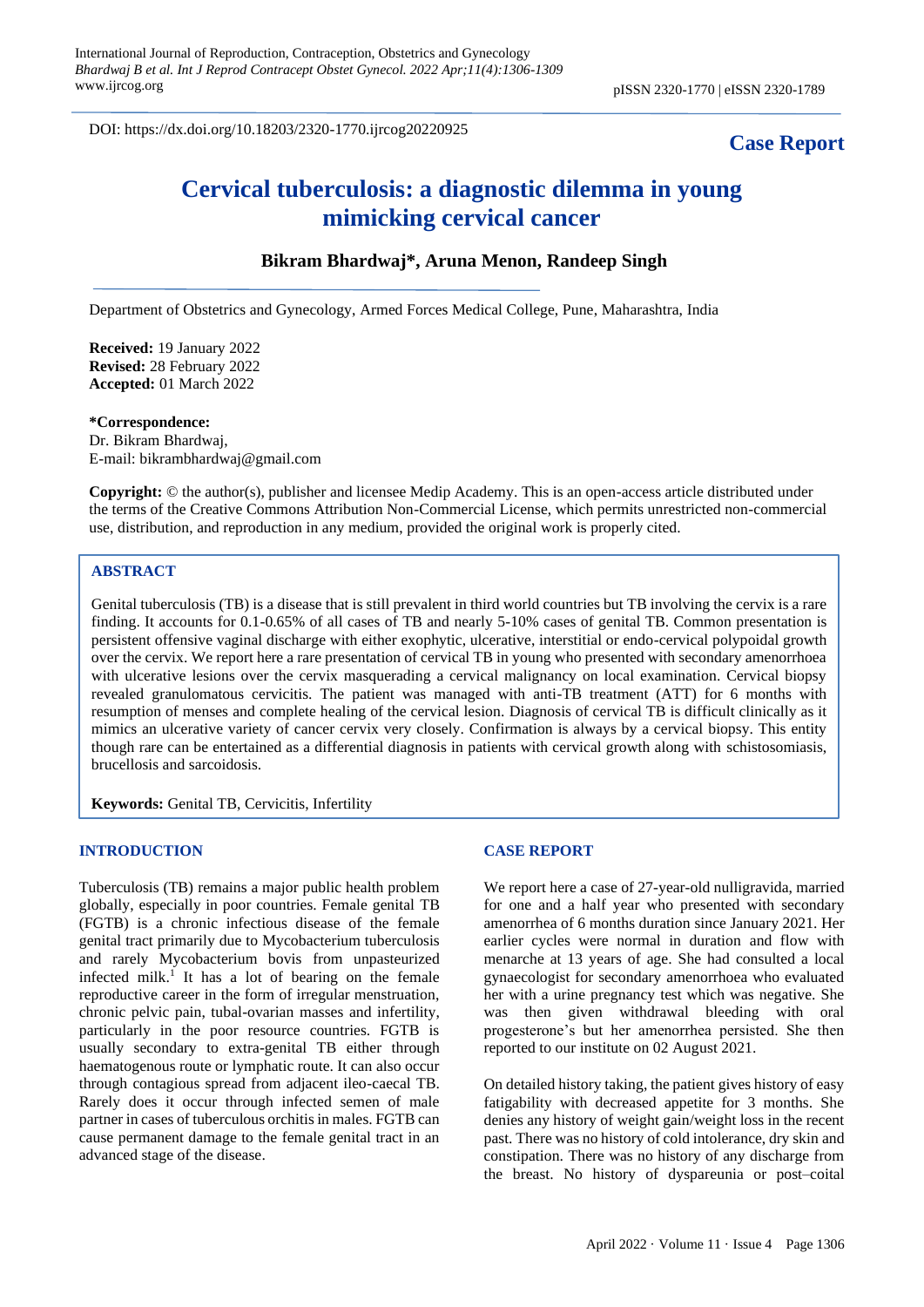bleeding was there. No history of fever, cough and night sweats is there. No history of drug intake was there. There was no history of hair fall or excessive hair growth on the face and acne. She denies any chronic illness in the past. No history of any curettage done in past. However, she gives history of inability to conceive for the last 1 year. She gives history that her father was diagnosed with pulmonary TB two years back and she was the primary caretaker of her father at that time.

She is thinly built and averagely nourished with body mass index (BMI) of 21.2 kg/m<sup>2</sup>. General examination revealed no pallor, no lymphadenopathy and no features to suggest hyperandrogenism, insulin resistance, and acanthosis nigricans (HAIRAN) syndrome. Systemic examination including chest was essentially normal. Abdominal examination was essentially normal with no organomegaly. Local examination revealed normal external genitalia.

On speculum examination, the vagina was dry and the cervix was irregular in outline with ulcerative lesions more on the lower lip which bleeds on touch mimicking ulcerative type of cervical cancer (Figure 1). On bimanual examination uterus was normal in size, ante-verted, nontender and mobile with bilateral adnexa free and nontender with no involvement of parametrium. Rectal mucosa was also free on rectal examination (P/R) examination.

Ultrasound pelvis done in outpatient department (OPD) revealed normal size uterus with endometrial thickness (ET) of 5 mm with anechoic collection in right (rt.) adnexa with thin septations in rt. ovary and uterus was seen separate from the lesion. The left ovary was normal in outline. Possibility of tubercular cervicitis with complex right adnexal cyst was entertained. The adnexal cyst was entertained. She was further evaluated with blood investigations, X-ray chest, tumour markers and higher imaging in the form of magnetic resonance imaging (MRI) pelvis.

#### **Table 1: Investigations.**

| <b>Parameters</b>                    | <b>Range</b> |
|--------------------------------------|--------------|
| Hb(g/dl)                             | 11.7         |
| <b>ESR</b> (mm/hour)                 | 74           |
| <b>Mantoux test (mm in duration)</b> | 22           |
| CA 125 (U/ml)                        | 18.0         |
| CA 19.9 (U/ml)                       | 22.5         |
| $CEA$ (ng/ml)                        | 1.13         |
| $AFP$ (ng/ml)                        | 1.5          |
| $\beta$ hCG (mIU/ml)                 | 1            |
| LDH (IU/ml)                          | 236          |
| FSH (IU/ml)                          | 4.85         |
| $LH$ ( $IU/ml$ )                     | 27.3         |
| <b>Prolactin (IU/ml)</b>             | 15           |
| S. TSH (uIU/ml)                      | 3.2          |
| Bl sugar $(F/PP \, mg/dl)$           | 82/105       |

# *Imaging*

# *Chest X-ray*

A few soft tissue density nodules with punctuate and nodular areas of calcification in the left upper zone suggestive of old healed tubercular lesions (Figure 2).

# *Ultrasonography abdomen and pelvis*

Uterus normal size with well-defined anechoic collection in the right adnexa and thin septae seen within the right ovary. ET was 5 mm and left ovary was normal.



**Figure 1: Ulcerative appearance of the cervix.**



**Figure 2: Healed tubercular lesions on X-ray.**



**Figure 3: Collection in the right adnexa.**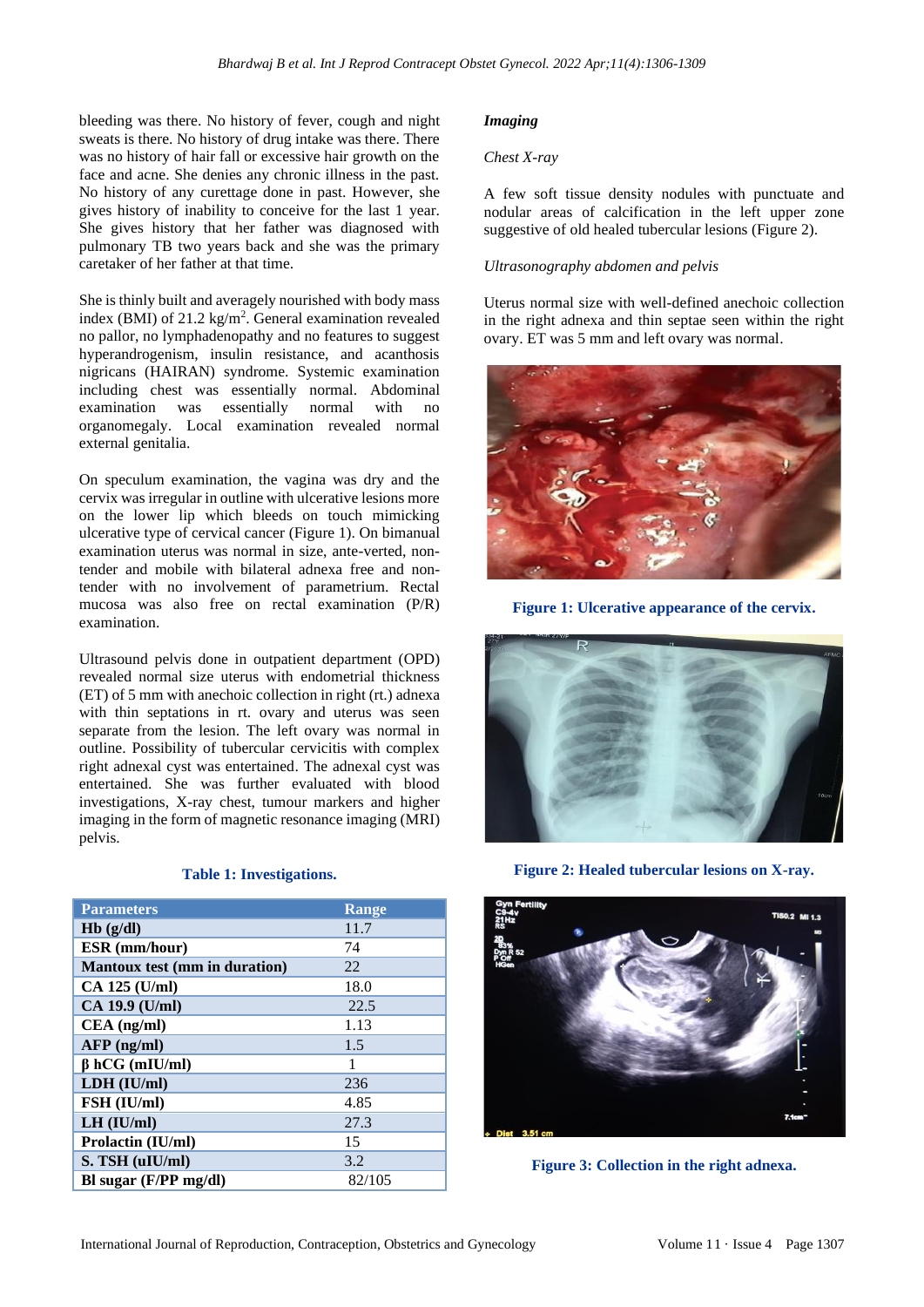#### *Magnetic resonance imaging*

Magnetic resonance imaging (MRI) reports: uterus 3.9×4.6×4.5 cm with normal morphology, left ovary  $2.1\times2.0\times2.6$  cm, right ovary  $2.0\times2.6\times1.8$  cm.

Moderate amount of fluid present in the pouch of Douglas 6.2×4.7×5.7 cm.

#### *Cervical biopsy*

Biopsy number B/837/2021 dated 02 August 2021 revealed chronic granulomatous cervicitis (Figure 4).



# **Figure 4: Granuloma with a multinucleate giant cell as indicated by arrow.**

In view of history of inability to conceive, secondary amenorrhea with thin ET, family history positive for tuberculosis, raised erythrocyte sedimentation rate (ESR), positive Mantoux test and X-ray chest suggestive of old healed lesions of tuberculosis patient was planned for treatment with anti-tuberculosis treatment (ATT) for 6 months.

The patient was started on ATT (2HRZE/4HRE) following which she had a dramatic response with resumption of her menses after 20 days of initiating the therapy.

There is generalised sensation of wellbeing and her appetite has improved. She has gained 5 kg of weight in the last 6 months. Clinically there is complete resolution of ulcerative lesion of cervix with cervix appearing like a healthy normal cervix as shown in Figure 7.

Repeat USG reveals complete resolution of fluid in the pouch of Douglas with normal looking uterus and bilateral normal ovaries (Figure 5 and 6).

The plan is to evaluate her with DHL after completion of six months of ATT to address her fertility issue.



**Figure 5: Resolution of fluid in pouch of Douglas with normal uterus and both ovaries.**



**Figure 6: Resolution of fluid in pouch of Douglas with normal uterus and both ovaries.**



**Figure 7: Healed cervical lesion after 3 months of ATT.**

#### **DISCUSSION**

Genital TB though rare is still a common entity in younger age group in developing countries. Common age group affected is 20 to 40 years. Genital TB has a bearing on the economy of developing countries like India with total patient load of 14 million. Genital TB contributes 5-16% cases among the infertility clientele visiting gynaecological OPDs. However, these figures may still be under-reported as most of the patients are asymptomatic and due to paucity of resources in developing countries.